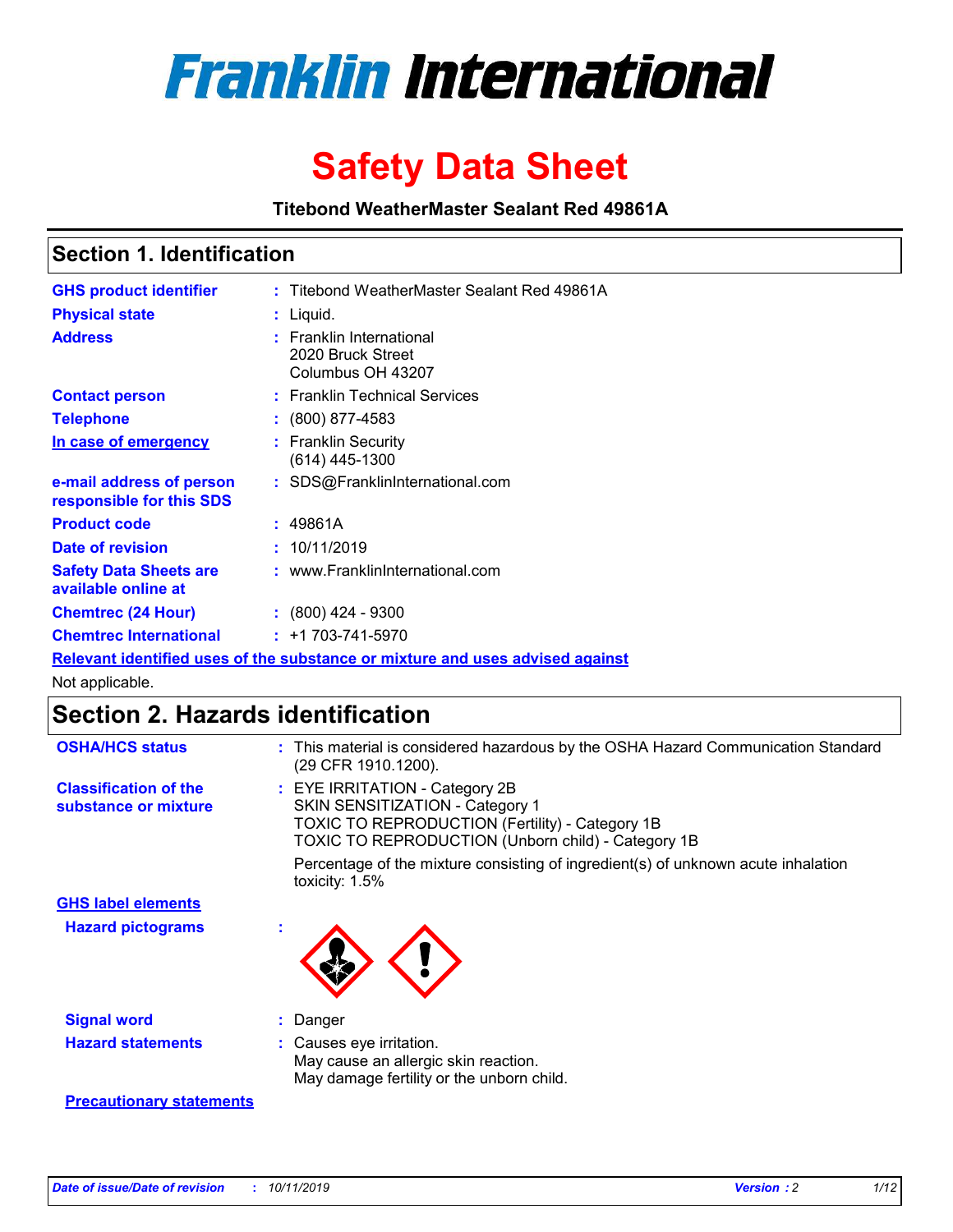### **Section 2. Hazards identification**

| <b>Prevention</b>                          | : Obtain special instructions before use. Do not handle until all safety precautions have<br>been read and understood. Wear protective gloves. Wear eye or face protection.<br>Wear protective clothing. Avoid breathing vapor. Wash hands thoroughly after handling.<br>Contaminated work clothing must not be allowed out of the workplace.                                                        |
|--------------------------------------------|------------------------------------------------------------------------------------------------------------------------------------------------------------------------------------------------------------------------------------------------------------------------------------------------------------------------------------------------------------------------------------------------------|
| <b>Response</b>                            | : IF exposed or concerned: Get medical attention. IF ON SKIN: Wash with plenty of<br>soap and water. Wash contaminated clothing before reuse. If skin irritation or rash<br>occurs: Get medical attention. IF IN EYES: Rinse cautiously with water for several<br>minutes. Remove contact lenses, if present and easy to do. Continue rinsing. If eye<br>irritation persists: Get medical attention. |
| <b>Storage</b>                             | : Store locked up.                                                                                                                                                                                                                                                                                                                                                                                   |
| <b>Disposal</b>                            | : Dispose of contents and container in accordance with all local, regional, national and<br>international regulations.                                                                                                                                                                                                                                                                               |
| <b>Hazards not otherwise</b><br>classified | : Product generates methanol during cure.                                                                                                                                                                                                                                                                                                                                                            |
|                                            |                                                                                                                                                                                                                                                                                                                                                                                                      |

### **Section 3. Composition/information on ingredients**

| <b>Substance/mixture</b><br>Mixture                  |               |                     |
|------------------------------------------------------|---------------|---------------------|
| <b>Ingredient name</b>                               | $\frac{9}{6}$ | <b>CAS number</b>   |
| 3-aminopropyltriethoxysilane<br>Dibutyltin dilaurate | ≤3<br>$≤0.3$  | 919-30-2<br>77-58-7 |

Any concentration shown as a range is to protect confidentiality or is due to batch variation.

**There are no additional ingredients present which, within the current knowledge of the supplier and in the concentrations applicable, are classified as hazardous to health or the environment and hence require reporting in this section.**

**Occupational exposure limits, if available, are listed in Section 8.**

### **Section 4. First aid measures**

| <b>Description of necessary first aid measures</b> |                                                                                                                                                                                                                                                                                                                                                                                                                                                                                                                                                                                                                                                                                                                                                                           |  |  |  |
|----------------------------------------------------|---------------------------------------------------------------------------------------------------------------------------------------------------------------------------------------------------------------------------------------------------------------------------------------------------------------------------------------------------------------------------------------------------------------------------------------------------------------------------------------------------------------------------------------------------------------------------------------------------------------------------------------------------------------------------------------------------------------------------------------------------------------------------|--|--|--|
| <b>Eye contact</b>                                 | : Immediately flush eyes with plenty of water, occasionally lifting the upper and lower<br>eyelids. Check for and remove any contact lenses. Continue to rinse for at least 10<br>minutes. If irritation persists, get medical attention.                                                                                                                                                                                                                                                                                                                                                                                                                                                                                                                                 |  |  |  |
| <b>Inhalation</b>                                  | : Remove victim to fresh air and keep at rest in a position comfortable for breathing. If<br>not breathing, if breathing is irregular or if respiratory arrest occurs, provide artificial<br>respiration or oxygen by trained personnel. It may be dangerous to the person providing<br>aid to give mouth-to-mouth resuscitation. Get medical attention. If unconscious, place<br>in recovery position and get medical attention immediately. Maintain an open airway.<br>Loosen tight clothing such as a collar, tie, belt or waistband. In case of inhalation of<br>decomposition products in a fire, symptoms may be delayed. The exposed person may<br>need to be kept under medical surveillance for 48 hours.                                                       |  |  |  |
| <b>Skin contact</b>                                | : Wash with plenty of soap and water. Remove contaminated clothing and shoes. Wash<br>contaminated clothing thoroughly with water before removing it, or wear gloves.<br>Continue to rinse for at least 10 minutes. Get medical attention. In the event of any<br>complaints or symptoms, avoid further exposure. Wash clothing before reuse. Clean<br>shoes thoroughly before reuse.                                                                                                                                                                                                                                                                                                                                                                                     |  |  |  |
| <b>Ingestion</b>                                   | : Wash out mouth with water. Remove dentures if any. Remove victim to fresh air and<br>keep at rest in a position comfortable for breathing. If material has been swallowed and<br>the exposed person is conscious, give small quantities of water to drink. Stop if the<br>exposed person feels sick as vomiting may be dangerous. Do not induce vomiting<br>unless directed to do so by medical personnel. If vomiting occurs, the head should be<br>kept low so that vomit does not enter the lungs. Get medical attention. Never give<br>anything by mouth to an unconscious person. If unconscious, place in recovery position<br>and get medical attention immediately. Maintain an open airway. Loosen tight clothing<br>such as a collar, tie, belt or waistband. |  |  |  |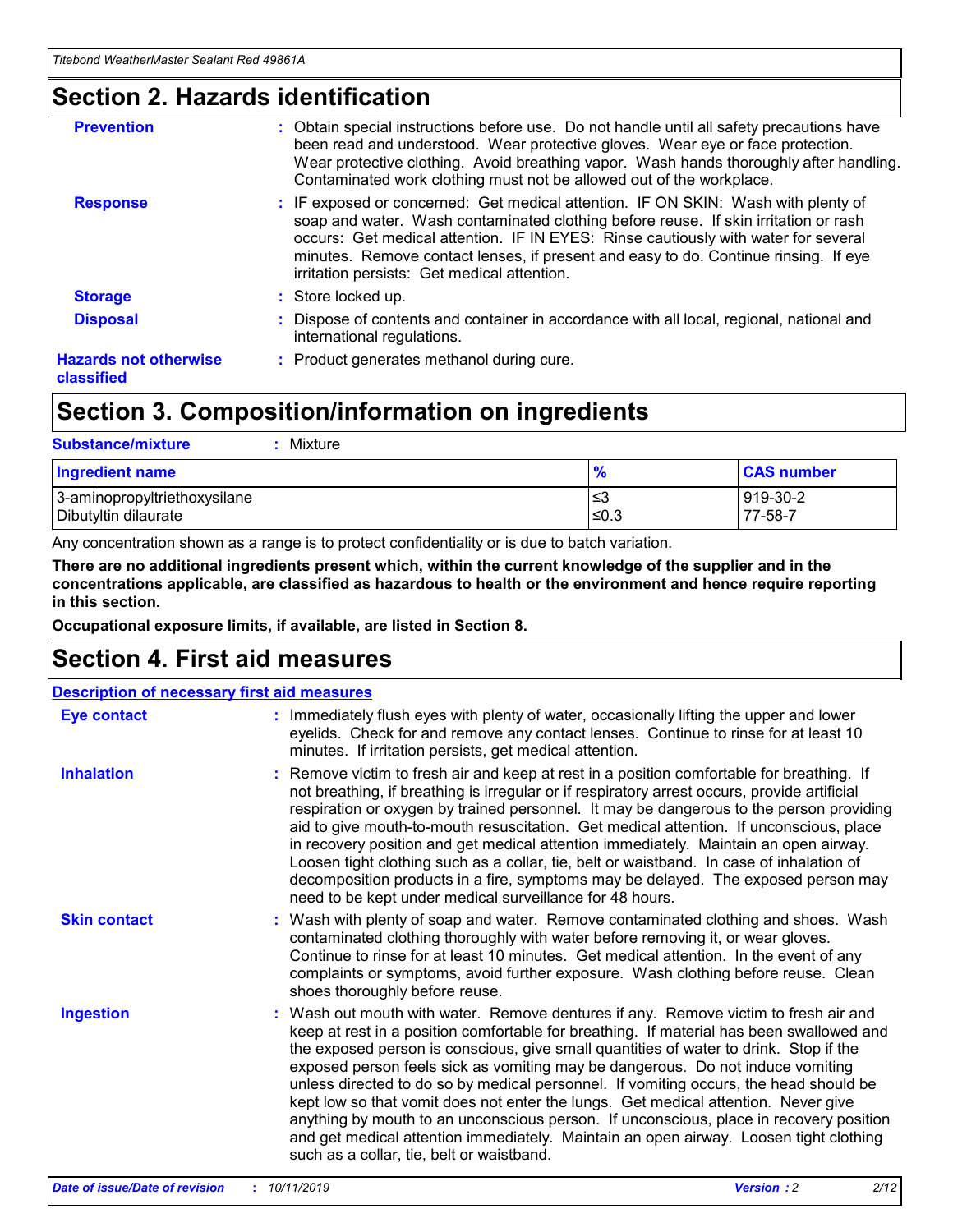## **Section 4. First aid measures**

| Most important symptoms/effects, acute and delayed                                          |                                                                                                                             |                                                                                                                                                                                                                                                                                                                                                                                                                 |  |  |
|---------------------------------------------------------------------------------------------|-----------------------------------------------------------------------------------------------------------------------------|-----------------------------------------------------------------------------------------------------------------------------------------------------------------------------------------------------------------------------------------------------------------------------------------------------------------------------------------------------------------------------------------------------------------|--|--|
| <b>Potential acute health effects</b>                                                       |                                                                                                                             |                                                                                                                                                                                                                                                                                                                                                                                                                 |  |  |
| <b>Eye contact</b>                                                                          |                                                                                                                             | : May cause eye irritation.                                                                                                                                                                                                                                                                                                                                                                                     |  |  |
| <b>Inhalation</b>                                                                           |                                                                                                                             | : No known significant effects or critical hazards.                                                                                                                                                                                                                                                                                                                                                             |  |  |
| <b>Skin contact</b>                                                                         |                                                                                                                             | : May cause skin irritation.                                                                                                                                                                                                                                                                                                                                                                                    |  |  |
| <b>Ingestion</b>                                                                            |                                                                                                                             | : No known significant effects or critical hazards.                                                                                                                                                                                                                                                                                                                                                             |  |  |
| <b>Over-exposure signs/symptoms</b>                                                         |                                                                                                                             |                                                                                                                                                                                                                                                                                                                                                                                                                 |  |  |
| <b>Eye contact</b>                                                                          |                                                                                                                             | : Adverse symptoms may include the following:<br>irritation<br>watering<br>redness                                                                                                                                                                                                                                                                                                                              |  |  |
| <b>Inhalation</b>                                                                           |                                                                                                                             | : Adverse symptoms may include the following:<br>reduced fetal weight<br>increase in fetal deaths<br>skeletal malformations                                                                                                                                                                                                                                                                                     |  |  |
| <b>Skin contact</b>                                                                         |                                                                                                                             | : Adverse symptoms may include the following:<br>irritation<br>redness<br>reduced fetal weight<br>increase in fetal deaths<br>skeletal malformations                                                                                                                                                                                                                                                            |  |  |
| <b>Ingestion</b>                                                                            | : Adverse symptoms may include the following:<br>reduced fetal weight<br>increase in fetal deaths<br>skeletal malformations |                                                                                                                                                                                                                                                                                                                                                                                                                 |  |  |
| <b>Indication of immediate medical attention and special treatment needed, if necessary</b> |                                                                                                                             |                                                                                                                                                                                                                                                                                                                                                                                                                 |  |  |
| <b>Notes to physician</b>                                                                   |                                                                                                                             | : In case of inhalation of decomposition products in a fire, symptoms may be delayed.<br>The exposed person may need to be kept under medical surveillance for 48 hours.                                                                                                                                                                                                                                        |  |  |
| <b>Specific treatments</b>                                                                  |                                                                                                                             | : No specific treatment.                                                                                                                                                                                                                                                                                                                                                                                        |  |  |
| <b>Protection of first-aiders</b>                                                           |                                                                                                                             | : No action shall be taken involving any personal risk or without suitable training. If it is<br>suspected that fumes are still present, the rescuer should wear an appropriate mask or<br>self-contained breathing apparatus. It may be dangerous to the person providing aid to<br>give mouth-to-mouth resuscitation. Wash contaminated clothing thoroughly with water<br>before removing it, or wear gloves. |  |  |

**See toxicological information (Section 11)**

### **Section 5. Fire-fighting measures**

| <b>Extinguishing media</b>                             |                                                                                                                                                                                                     |
|--------------------------------------------------------|-----------------------------------------------------------------------------------------------------------------------------------------------------------------------------------------------------|
| <b>Suitable extinguishing</b><br>media                 | : Use an extinguishing agent suitable for the surrounding fire.                                                                                                                                     |
| <b>Unsuitable extinguishing</b><br>media               | : None known.                                                                                                                                                                                       |
| <b>Specific hazards arising</b><br>from the chemical   | : In a fire or if heated, a pressure increase will occur and the container may burst.                                                                                                               |
| <b>Hazardous thermal</b><br>decomposition products     | : Decomposition products may include the following materials:<br>carbon dioxide<br>carbon monoxide<br>nitrogen oxides<br>metal oxide/oxides                                                         |
| <b>Special protective actions</b><br>for fire-fighters | : Promptly isolate the scene by removing all persons from the vicinity of the incident if<br>there is a fire. No action shall be taken involving any personal risk or without suitable<br>training. |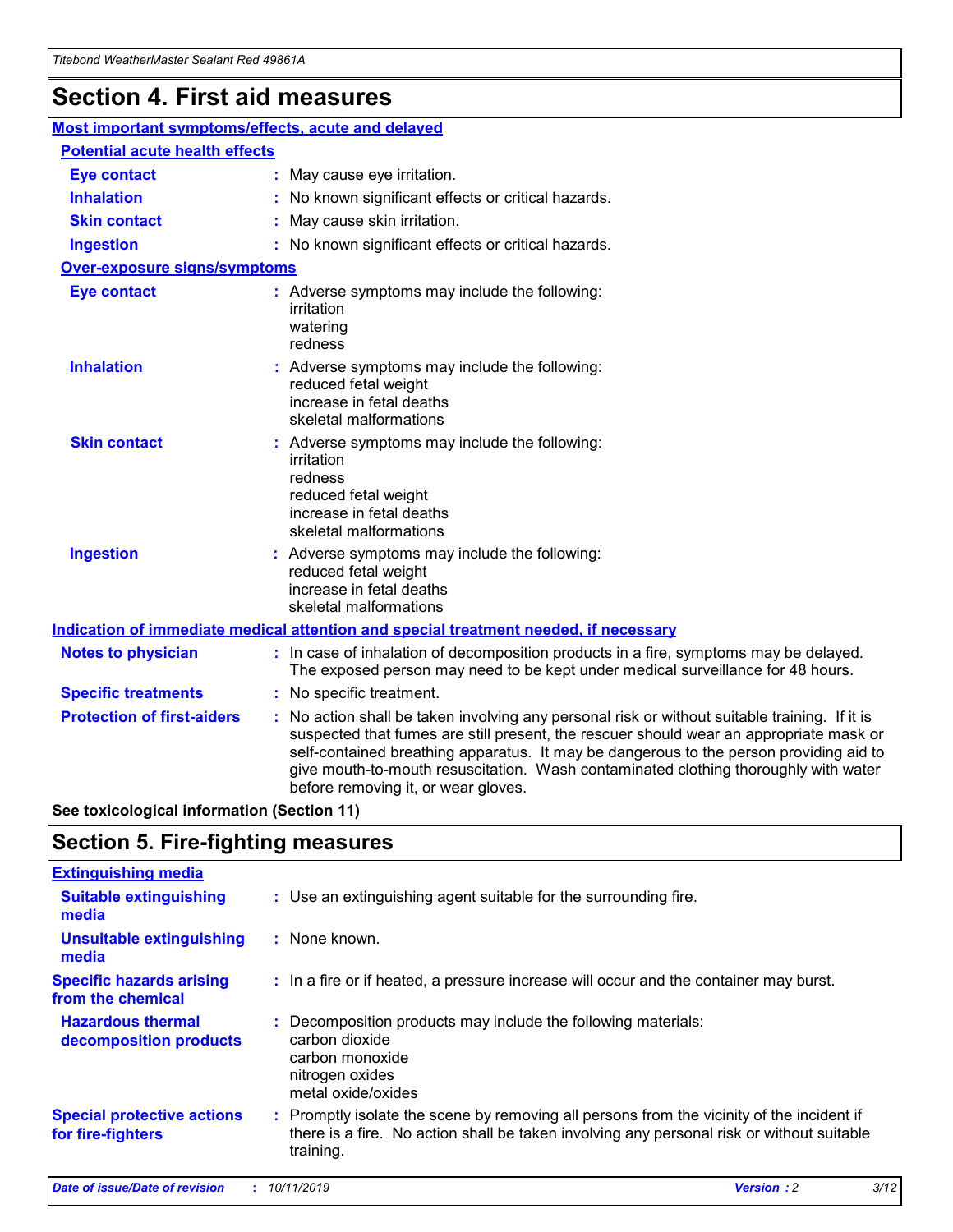### **Section 5. Fire-fighting measures**

**Special protective equipment for fire-fighters** Fire-fighters should wear appropriate protective equipment and self-contained breathing **:** apparatus (SCBA) with a full face-piece operated in positive pressure mode.

### **Section 6. Accidental release measures**

#### **Personal precautions, protective equipment and emergency procedures**

| For non-emergency<br>personnel                               | : No action shall be taken involving any personal risk or without suitable training.<br>Evacuate surrounding areas. Keep unnecessary and unprotected personnel from<br>entering. Do not touch or walk through spilled material. Avoid breathing vapor or mist.<br>Provide adequate ventilation. Wear appropriate respirator when ventilation is<br>inadequate. Put on appropriate personal protective equipment.                                                                                                                                                                                                                                                                                             |
|--------------------------------------------------------------|--------------------------------------------------------------------------------------------------------------------------------------------------------------------------------------------------------------------------------------------------------------------------------------------------------------------------------------------------------------------------------------------------------------------------------------------------------------------------------------------------------------------------------------------------------------------------------------------------------------------------------------------------------------------------------------------------------------|
|                                                              | For emergency responders : If specialized clothing is required to deal with the spillage, take note of any information in<br>Section 8 on suitable and unsuitable materials. See also the information in "For non-<br>emergency personnel".                                                                                                                                                                                                                                                                                                                                                                                                                                                                  |
| <b>Environmental precautions</b>                             | : Avoid dispersal of spilled material and runoff and contact with soil, waterways, drains<br>and sewers. Inform the relevant authorities if the product has caused environmental<br>pollution (sewers, waterways, soil or air).                                                                                                                                                                                                                                                                                                                                                                                                                                                                              |
| <b>Methods and materials for containment and cleaning up</b> |                                                                                                                                                                                                                                                                                                                                                                                                                                                                                                                                                                                                                                                                                                              |
| <b>Small spill</b>                                           | : Stop leak if without risk. Move containers from spill area. Dilute with water and mop up<br>if water-soluble. Alternatively, or if water-insoluble, absorb with an inert dry material and<br>place in an appropriate waste disposal container. Dispose of via a licensed waste<br>disposal contractor.                                                                                                                                                                                                                                                                                                                                                                                                     |
| <b>Large spill</b>                                           | : Stop leak if without risk. Move containers from spill area. Approach release from<br>upwind. Prevent entry into sewers, water courses, basements or confined areas. Wash<br>spillages into an effluent treatment plant or proceed as follows. Contain and collect<br>spillage with non-combustible, absorbent material e.g. sand, earth, vermiculite or<br>diatomaceous earth and place in container for disposal according to local regulations<br>(see Section 13). Dispose of via a licensed waste disposal contractor. Contaminated<br>absorbent material may pose the same hazard as the spilled product. Note: see<br>Section 1 for emergency contact information and Section 13 for waste disposal. |

### **Section 7. Handling and storage**

| <b>Precautions for safe handling</b>                                             |                                                                                                                                                                                                                                                                                                                                                                                                                                                                                                                                                                                                                                                                                                                                                                                                                                                  |
|----------------------------------------------------------------------------------|--------------------------------------------------------------------------------------------------------------------------------------------------------------------------------------------------------------------------------------------------------------------------------------------------------------------------------------------------------------------------------------------------------------------------------------------------------------------------------------------------------------------------------------------------------------------------------------------------------------------------------------------------------------------------------------------------------------------------------------------------------------------------------------------------------------------------------------------------|
| <b>Protective measures</b>                                                       | : Put on appropriate personal protective equipment (see Section 8). Persons with a<br>history of skin sensitization problems should not be employed in any process in which<br>this product is used. Avoid exposure - obtain special instructions before use. Avoid<br>exposure during pregnancy. Do not handle until all safety precautions have been read<br>and understood. Do not get in eyes or on skin or clothing. Do not ingest. Avoid<br>breathing vapor or mist. If during normal use the material presents a respiratory hazard,<br>use only with adequate ventilation or wear appropriate respirator. Keep in the original<br>container or an approved alternative made from a compatible material, kept tightly<br>closed when not in use. Empty containers retain product residue and can be hazardous.<br>Do not reuse container. |
| <b>Advice on general</b><br>occupational hygiene                                 | : Eating, drinking and smoking should be prohibited in areas where this material is<br>handled, stored and processed. Workers should wash hands and face before eating,<br>drinking and smoking. Remove contaminated clothing and protective equipment before<br>entering eating areas. See also Section 8 for additional information on hygiene<br>measures.                                                                                                                                                                                                                                                                                                                                                                                                                                                                                    |
| <b>Conditions for safe storage,</b><br>including any<br><b>incompatibilities</b> | Store between the following temperatures: 0 to $120^{\circ}$ C (32 to $248^{\circ}$ F). Store in<br>accordance with local regulations. Store in original container protected from direct<br>sunlight in a dry, cool and well-ventilated area, away from incompatible materials (see<br>Section 10) and food and drink. Store locked up. Keep container tightly closed and<br>sealed until ready for use. Containers that have been opened must be carefully<br>resealed and kept upright to prevent leakage. Do not store in unlabeled containers.<br>Use appropriate containment to avoid environmental contamination. See Section 10 for<br>incompatible materials before handling or use.                                                                                                                                                     |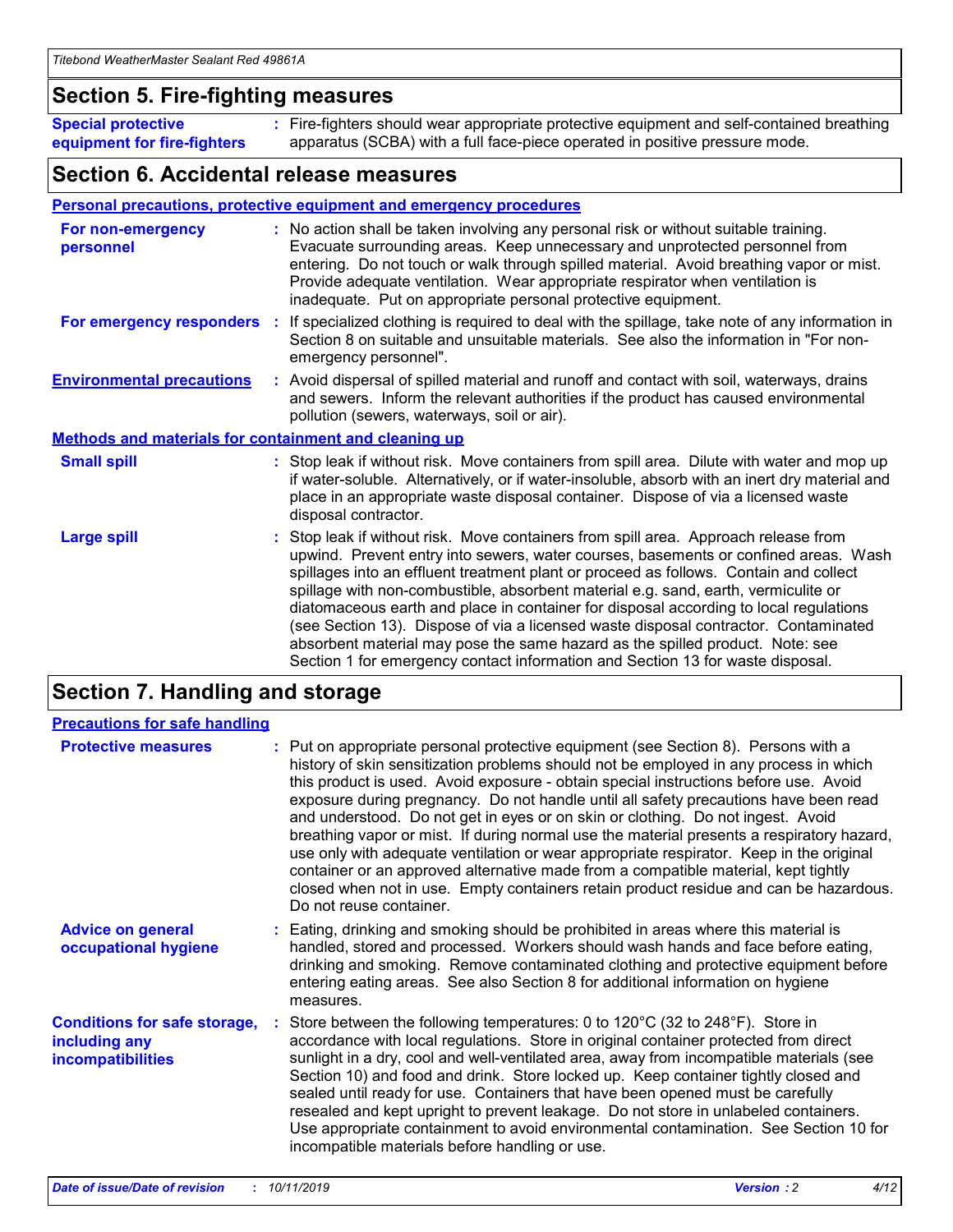## **Section 8. Exposure controls/personal protection**

#### **Control parameters**

#### **Occupational exposure limits**

| <b>Ingredient name</b>                               |    |                        | <b>Exposure limits</b>                                                                                                                                                                                                                                                                                                                                                                                                                                                                                                                                                                                                 |
|------------------------------------------------------|----|------------------------|------------------------------------------------------------------------------------------------------------------------------------------------------------------------------------------------------------------------------------------------------------------------------------------------------------------------------------------------------------------------------------------------------------------------------------------------------------------------------------------------------------------------------------------------------------------------------------------------------------------------|
| 3-aminopropyltriethoxysilane<br>Dibutyltin dilaurate |    |                        | None.<br>ACGIH TLV (United States, 3/2019). Absorbed through skin.<br>Notes: as Sn<br>TWA: $0.1 \text{ mg/m}^3$ , (as Sn) 8 hours.<br>STEL: 0.2 mg/m <sup>3</sup> , (as Sn) 15 minutes.<br>NIOSH REL (United States, 10/2016). Absorbed through skin.<br>Notes: as Sn<br>TWA: 0.1 mg/m <sup>3</sup> , (as Sn) 10 hours.<br>OSHA PEL (United States, 5/2018). Notes: as Sn<br>TWA: $0.1 \text{ mg/m}^3$ , (as Sn) 8 hours.<br>OSHA PEL 1989 (United States, 3/1989). Absorbed through skin.<br>Notes: measured as Sn<br>TWA: 0.1 mg/m <sup>3</sup> , (measured as Sn) 8 hours. Form: Organic                            |
| <b>Appropriate engineering</b><br>controls           |    |                        | : If user operations generate dust, fumes, gas, vapor or mist, use process enclosures,<br>local exhaust ventilation or other engineering controls to keep worker exposure to<br>airborne contaminants below any recommended or statutory limits.                                                                                                                                                                                                                                                                                                                                                                       |
| <b>Environmental exposure</b><br>controls            |    |                        | Emissions from ventilation or work process equipment should be checked to ensure<br>they comply with the requirements of environmental protection legislation. In some<br>cases, fume scrubbers, filters or engineering modifications to the process equipment<br>will be necessary to reduce emissions to acceptable levels.                                                                                                                                                                                                                                                                                          |
| <b>Individual protection measures</b>                |    |                        |                                                                                                                                                                                                                                                                                                                                                                                                                                                                                                                                                                                                                        |
| <b>Hygiene measures</b>                              |    |                        | : Wash hands, forearms and face thoroughly after handling chemical products, before<br>eating, smoking and using the lavatory and at the end of the working period.<br>Appropriate techniques should be used to remove potentially contaminated clothing.<br>Contaminated work clothing should not be allowed out of the workplace. Wash<br>contaminated clothing before reusing. Ensure that eyewash stations and safety<br>showers are close to the workstation location.                                                                                                                                            |
| <b>Eye/face protection</b>                           |    |                        | : Safety eyewear complying with an approved standard should be used when a risk<br>assessment indicates this is necessary to avoid exposure to liquid splashes, mists,<br>gases or dusts. If contact is possible, the following protection should be worn, unless<br>the assessment indicates a higher degree of protection: chemical splash goggles.                                                                                                                                                                                                                                                                  |
| <b>Skin protection</b>                               |    |                        |                                                                                                                                                                                                                                                                                                                                                                                                                                                                                                                                                                                                                        |
| <b>Hand protection</b>                               |    |                        | : Chemical-resistant, impervious gloves complying with an approved standard should be<br>worn at all times when handling chemical products if a risk assessment indicates this is<br>necessary. Considering the parameters specified by the glove manufacturer, check<br>during use that the gloves are still retaining their protective properties. It should be<br>noted that the time to breakthrough for any glove material may be different for different<br>glove manufacturers. In the case of mixtures, consisting of several substances, the<br>protection time of the gloves cannot be accurately estimated. |
| <b>Body protection</b>                               |    | handling this product. | Personal protective equipment for the body should be selected based on the task being<br>performed and the risks involved and should be approved by a specialist before                                                                                                                                                                                                                                                                                                                                                                                                                                                |
| <b>Other skin protection</b>                         |    |                        | : Appropriate footwear and any additional skin protection measures should be selected<br>based on the task being performed and the risks involved and should be approved by a<br>specialist before handling this product.                                                                                                                                                                                                                                                                                                                                                                                              |
| <b>Respiratory protection</b>                        | ÷. | aspects of use.        | Based on the hazard and potential for exposure, select a respirator that meets the<br>appropriate standard or certification. Respirators must be used according to a<br>respiratory protection program to ensure proper fitting, training, and other important                                                                                                                                                                                                                                                                                                                                                         |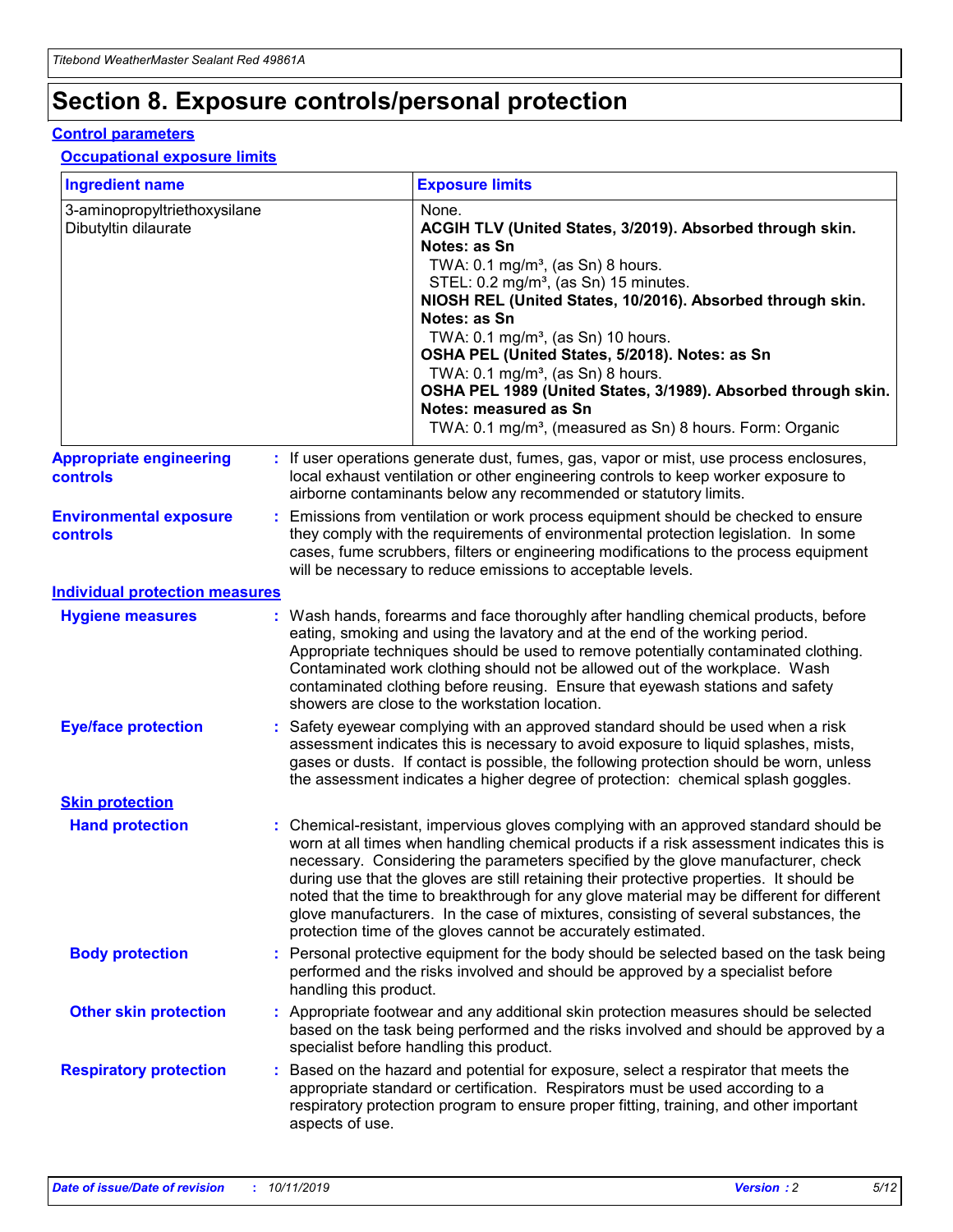### **Section 9. Physical and chemical properties**

#### **Appearance**

| <b>Physical state</b>                             | : Liquid. [Paste.]                                                |
|---------------------------------------------------|-------------------------------------------------------------------|
| Color                                             | $:$ Red.                                                          |
| Odor                                              | : None [Slight]                                                   |
| <b>Odor threshold</b>                             | : Not available.                                                  |
| рH                                                | : Not applicable.                                                 |
| <b>Melting point</b>                              | : Not available.                                                  |
| <b>Boiling point</b>                              | : >100°C (>212°F)                                                 |
| <b>Flash point</b>                                | : Closed cup: >200°C (>392°F) [Setaflash.]                        |
| <b>Evaporation rate</b>                           | $:$ <1 (butyl acetate = 1)                                        |
| <b>Flammability (solid, gas)</b>                  | : Not available.                                                  |
| Lower and upper explosive<br>(flammable) limits   | : Not available.                                                  |
| <b>VOC (less water, less</b><br>exempt solvents)  | : 0 g/l                                                           |
| <b>Volatility</b>                                 | $: 0\%$ (w/w)                                                     |
| <b>Vapor density</b>                              | : Not available.                                                  |
| <b>Relative density</b>                           | : 1.4329                                                          |
| <b>Solubility</b>                                 | : Insoluble in the following materials: cold water and hot water. |
| <b>Solubility in water</b>                        | : Not available.                                                  |
| <b>Partition coefficient: n-</b><br>octanol/water | : Not available.                                                  |
| <b>Auto-ignition temperature</b>                  | : Not available.                                                  |
| <b>Decomposition temperature</b>                  | : Not available.                                                  |
| <b>Viscosity</b>                                  | : Not available.                                                  |

### **Section 10. Stability and reactivity**

| <b>Reactivity</b>                            |    | : No specific test data related to reactivity available for this product or its ingredients.            |
|----------------------------------------------|----|---------------------------------------------------------------------------------------------------------|
| <b>Chemical stability</b>                    |    | : The product is stable.                                                                                |
| <b>Possibility of hazardous</b><br>reactions |    | : Under normal conditions of storage and use, hazardous reactions will not occur.                       |
| <b>Conditions to avoid</b>                   |    | : No specific data.                                                                                     |
| <b>Incompatible materials</b>                | ٠. | No specific data.                                                                                       |
| <b>Hazardous decomposition</b><br>products   | ÷. | Under normal conditions of storage and use, hazardous decomposition products should<br>not be produced. |

### **Section 11. Toxicological information**

#### **Information on toxicological effects**

#### **Acute toxicity**

| <b>Product/ingredient name</b> | <b>Result</b>           | <b>Species</b> | <b>Dose</b>                | <b>Exposure</b> |
|--------------------------------|-------------------------|----------------|----------------------------|-----------------|
| 3-aminopropyltriethoxysilane   | <b>ILD50 Dermal</b>     | Rabbit         | 4.29 g/kg                  |                 |
| Dibutyltin dilaurate           | ILD50 Oral<br>LD50 Oral | Rat<br>Rat     | $1.57$ g/kg<br>175 $mg/kg$ |                 |
|                                |                         |                |                            |                 |

**Irritation/Corrosion**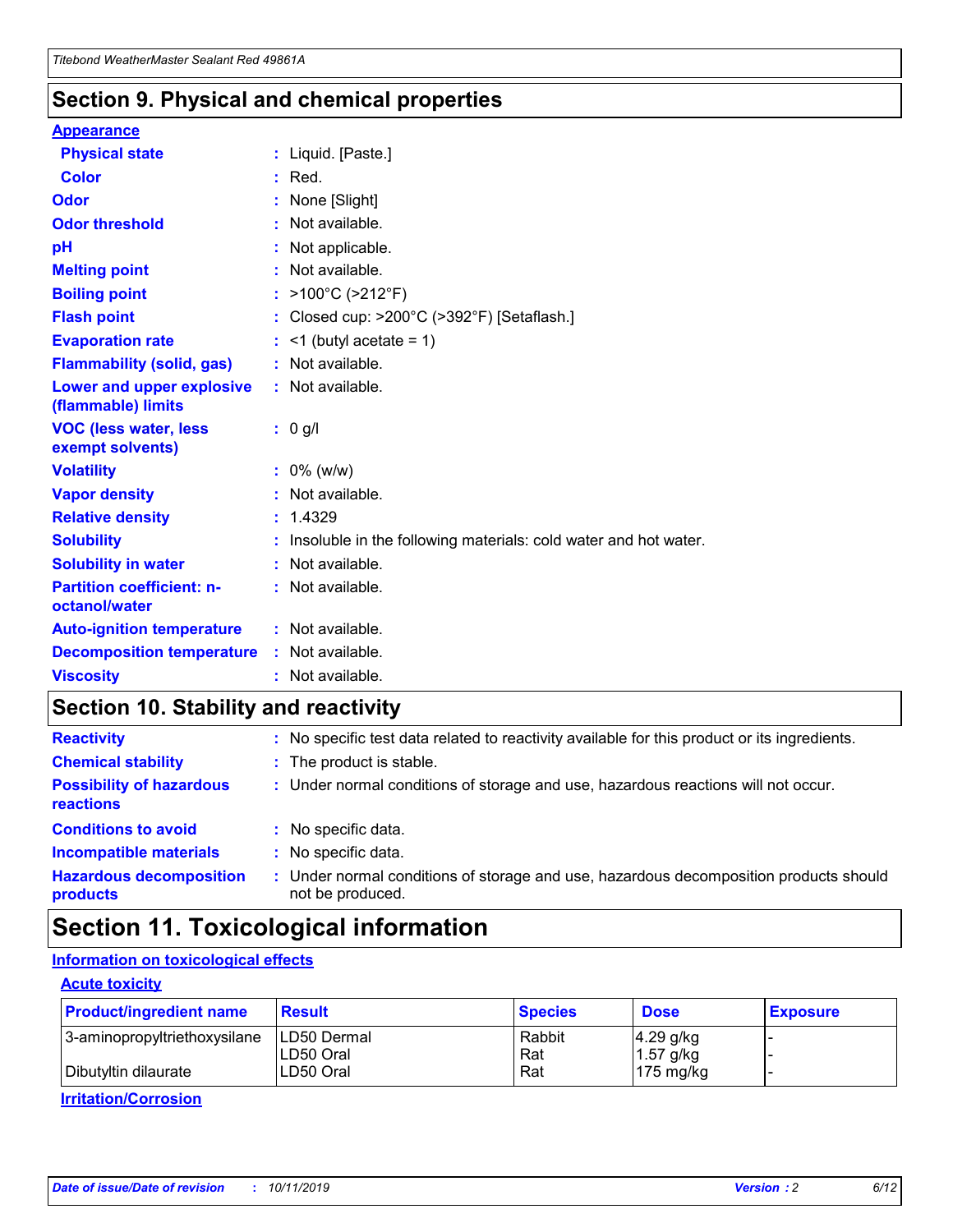## **Section 11. Toxicological information**

| <b>Product/ingredient name</b> | <b>Result</b>            | <b>Species</b> | <b>Score</b> | <b>Exposure</b>    | <b>Observation</b> |
|--------------------------------|--------------------------|----------------|--------------|--------------------|--------------------|
| 3-aminopropyltriethoxysilane   | Eyes - Mild irritant     | Rabbit         |              | $100$ mg           |                    |
|                                | Eyes - Severe irritant   | Rabbit         |              | 24 hours 750       |                    |
|                                |                          |                |              | ug                 |                    |
|                                | Skin - Severe irritant   | Rabbit         |              | 24 hours 5         | -                  |
| Dibutyltin dilaurate           | Eyes - Moderate irritant | Rabbit         |              | mg<br>24 hours 100 |                    |
|                                |                          |                |              | mg                 |                    |
|                                | Skin - Severe irritant   | Rabbit         |              | 500 mg             | -                  |

#### **Sensitization**

Not available.

#### **Mutagenicity**

Not available.

#### **Carcinogenicity**

Not available.

#### **Reproductive toxicity**

Not available.

#### **Teratogenicity**

Not available.

#### **Specific target organ toxicity (single exposure)**

Not available.

#### **Specific target organ toxicity (repeated exposure)**

| <b>Name</b>                                                                         |                                                                            | <b>Category</b>                                     | <b>Route of</b><br>exposure | <b>Target organs</b> |
|-------------------------------------------------------------------------------------|----------------------------------------------------------------------------|-----------------------------------------------------|-----------------------------|----------------------|
| Dibutyltin dilaurate                                                                |                                                                            | Category 1                                          |                             | respiratory system   |
| <b>Aspiration hazard</b><br>Not available.                                          |                                                                            |                                                     |                             |                      |
| <b>Information on the likely</b><br>routes of exposure                              | : Not available.                                                           |                                                     |                             |                      |
| <b>Potential acute health effects</b>                                               |                                                                            |                                                     |                             |                      |
| <b>Eye contact</b>                                                                  | : May cause eye irritation.                                                |                                                     |                             |                      |
| <b>Inhalation</b>                                                                   |                                                                            | : No known significant effects or critical hazards. |                             |                      |
| <b>Skin contact</b>                                                                 | : May cause skin irritation.                                               |                                                     |                             |                      |
| <b>Ingestion</b>                                                                    |                                                                            | : No known significant effects or critical hazards. |                             |                      |
| <b>Symptoms related to the physical, chemical and toxicological characteristics</b> |                                                                            |                                                     |                             |                      |
| <b>Eye contact</b>                                                                  | irritation<br>watering<br>redness                                          | : Adverse symptoms may include the following:       |                             |                      |
| <b>Inhalation</b>                                                                   | reduced fetal weight<br>increase in fetal deaths<br>skeletal malformations | : Adverse symptoms may include the following:       |                             |                      |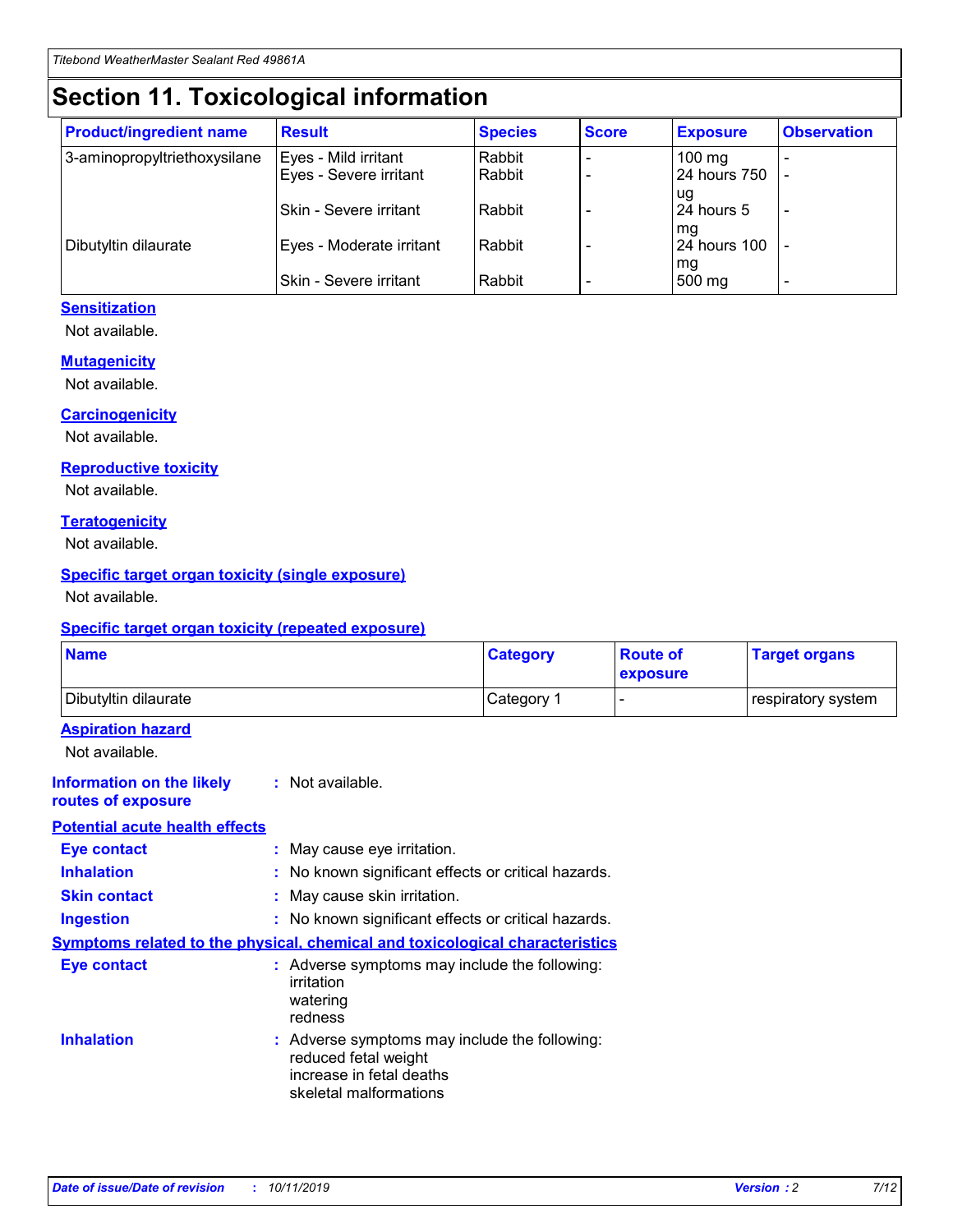## **Section 11. Toxicological information**

| <b>Skin contact</b>                     |                                                                                                          |
|-----------------------------------------|----------------------------------------------------------------------------------------------------------|
|                                         | : Adverse symptoms may include the following:<br>irritation                                              |
|                                         | redness                                                                                                  |
|                                         | reduced fetal weight                                                                                     |
|                                         | increase in fetal deaths                                                                                 |
|                                         | skeletal malformations                                                                                   |
| <b>Ingestion</b>                        | : Adverse symptoms may include the following:                                                            |
|                                         | reduced fetal weight                                                                                     |
|                                         | increase in fetal deaths                                                                                 |
|                                         | skeletal malformations                                                                                   |
|                                         | Delayed and immediate effects and also chronic effects from short and long term exposure                 |
| <b>Short term exposure</b>              |                                                                                                          |
| <b>Potential immediate</b>              | : Not available.                                                                                         |
| effects                                 |                                                                                                          |
| <b>Potential delayed effects</b>        | : Not available.                                                                                         |
| <b>Long term exposure</b>               |                                                                                                          |
| <b>Potential immediate</b>              | : Not available.                                                                                         |
| effects                                 |                                                                                                          |
| <b>Potential delayed effects</b>        | : Not available.                                                                                         |
| <b>Potential chronic health effects</b> |                                                                                                          |
| Not available.                          |                                                                                                          |
| <b>General</b>                          | : Once sensitized, a severe allergic reaction may occur when subsequently exposed to<br>very low levels. |
| <b>Carcinogenicity</b>                  | : No known significant effects or critical hazards.                                                      |
| <b>Mutagenicity</b>                     | No known significant effects or critical hazards.                                                        |
| <b>Teratogenicity</b>                   | May damage the unborn child.                                                                             |
| <b>Developmental effects</b>            | No known significant effects or critical hazards.                                                        |
| <b>Fertility effects</b>                | : May damage fertility.                                                                                  |
| <b>Numerical measures of toxicity</b>   |                                                                                                          |
| <b>Acute toxicity estimates</b>         |                                                                                                          |
|                                         |                                                                                                          |

Not available.

## **Section 12. Ecological information**

#### **Toxicity**

| <b>Product/ingredient name</b> | <b>Result</b>                     | <b>Species</b>                       | <b>Exposure</b> |
|--------------------------------|-----------------------------------|--------------------------------------|-----------------|
| Dibutyltin dilaurate           | Chronic EC10 > 2 mg/l Fresh water | Algae - Scenedesmus<br>I subspicatus | l 96 hours      |

### **Persistence and degradability**

| <b>Product/ingredient name</b> | <b>Test</b>                                                                    | <b>Result</b>  |                   | <b>Dose</b> | <b>Inoculum</b>         |
|--------------------------------|--------------------------------------------------------------------------------|----------------|-------------------|-------------|-------------------------|
| Dibutyltin dilaurate           | OECD 301F<br>Ready<br>Biodegradability -<br>Manometric<br>Respirometry<br>Test | 23 % - 28 days |                   |             |                         |
| <b>Product/ingredient name</b> | <b>Aquatic half-life</b>                                                       |                | <b>Photolysis</b> |             | <b>Biodegradability</b> |
| Dibutyltin dilaurate           |                                                                                |                |                   |             | Inherent                |

#### **Bioaccumulative potential**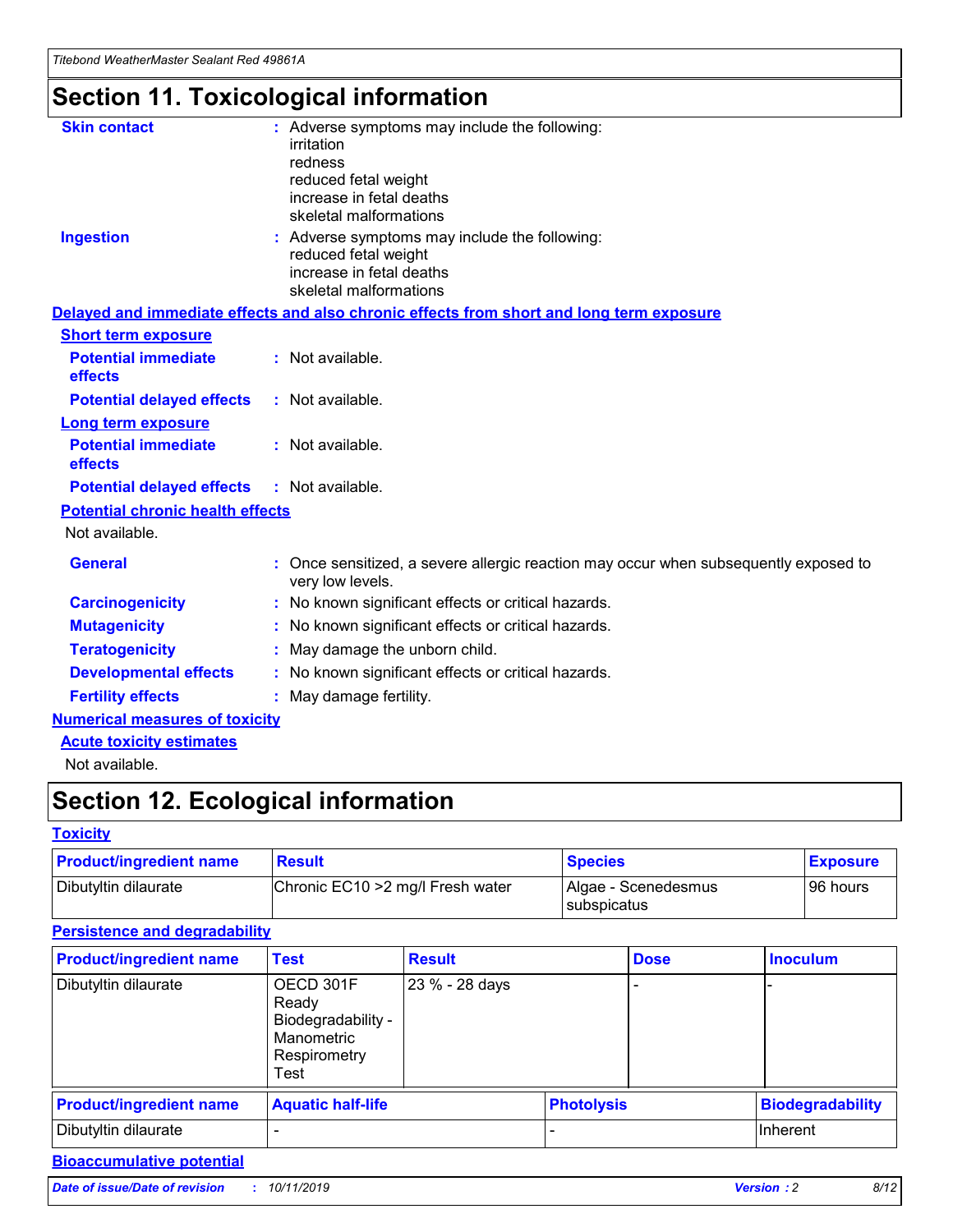## **Section 12. Ecological information**

| <b>Product/ingredient name</b> | $LoaPow$ | <b>BCF</b> | <b>Potential</b> |
|--------------------------------|----------|------------|------------------|
| 3-aminopropyltriethoxysilane   | 1.7      | 3.4        | low              |
| Dibutyltin dilaurate           | 4.44     | 2.91       | low              |

#### **Mobility in soil**

| <b>Soil/water partition</b><br>coefficient (K <sub>oc</sub> ) | : Not available.                                    |
|---------------------------------------------------------------|-----------------------------------------------------|
| <b>Other adverse effects</b>                                  | : No known significant effects or critical hazards. |

### **Section 13. Disposal considerations**

**Disposal methods :**

The generation of waste should be avoided or minimized wherever possible. Disposal of this product, solutions and any by-products should at all times comply with the requirements of environmental protection and waste disposal legislation and any regional local authority requirements. Dispose of surplus and non-recyclable products via a licensed waste disposal contractor. Waste should not be disposed of untreated to the sewer unless fully compliant with the requirements of all authorities with jurisdiction. Waste packaging should be recycled. Incineration or landfill should only be considered when recycling is not feasible. This material and its container must be disposed of in a safe way. Care should be taken when handling emptied containers that have not been cleaned or rinsed out. Empty containers or liners may retain some product residues. Avoid dispersal of spilled material and runoff and contact with soil, waterways, drains and sewers.

## **Section 14. Transport information**

|                                      | <b>DOT</b><br><b>Classification</b> | <b>TDG</b><br><b>Classification</b> | <b>Mexico</b><br><b>Classification</b> | <b>ADR/RID</b>           | <b>IMDG</b>              | <b>IATA</b>              |
|--------------------------------------|-------------------------------------|-------------------------------------|----------------------------------------|--------------------------|--------------------------|--------------------------|
| <b>UN number</b>                     | Not regulated.                      | Not regulated.                      | Not regulated.                         | Not regulated.           | Not regulated.           | Not regulated.           |
| <b>UN proper</b><br>shipping name    | $\qquad \qquad \blacksquare$        |                                     |                                        |                          |                          |                          |
| <b>Transport</b><br>hazard class(es) | $\blacksquare$                      | $\blacksquare$                      | $\blacksquare$                         | $\overline{\phantom{a}}$ | $\blacksquare$           | $\blacksquare$           |
| <b>Packing group</b>                 | $\overline{\phantom{a}}$            | $\overline{\phantom{0}}$            | $\qquad \qquad \blacksquare$           | -                        | $\overline{\phantom{0}}$ | $\overline{\phantom{a}}$ |
| <b>Environmental</b><br>hazards      | No.                                 | No.                                 | No.                                    | No.                      | No.                      | No.                      |

## **Section 15. Regulatory information**

#### **U.S. Federal regulations**

#### **SARA 302/304**

#### **Composition/information on ingredients**

No products were found.

**SARA 304 RQ :** Not applicable.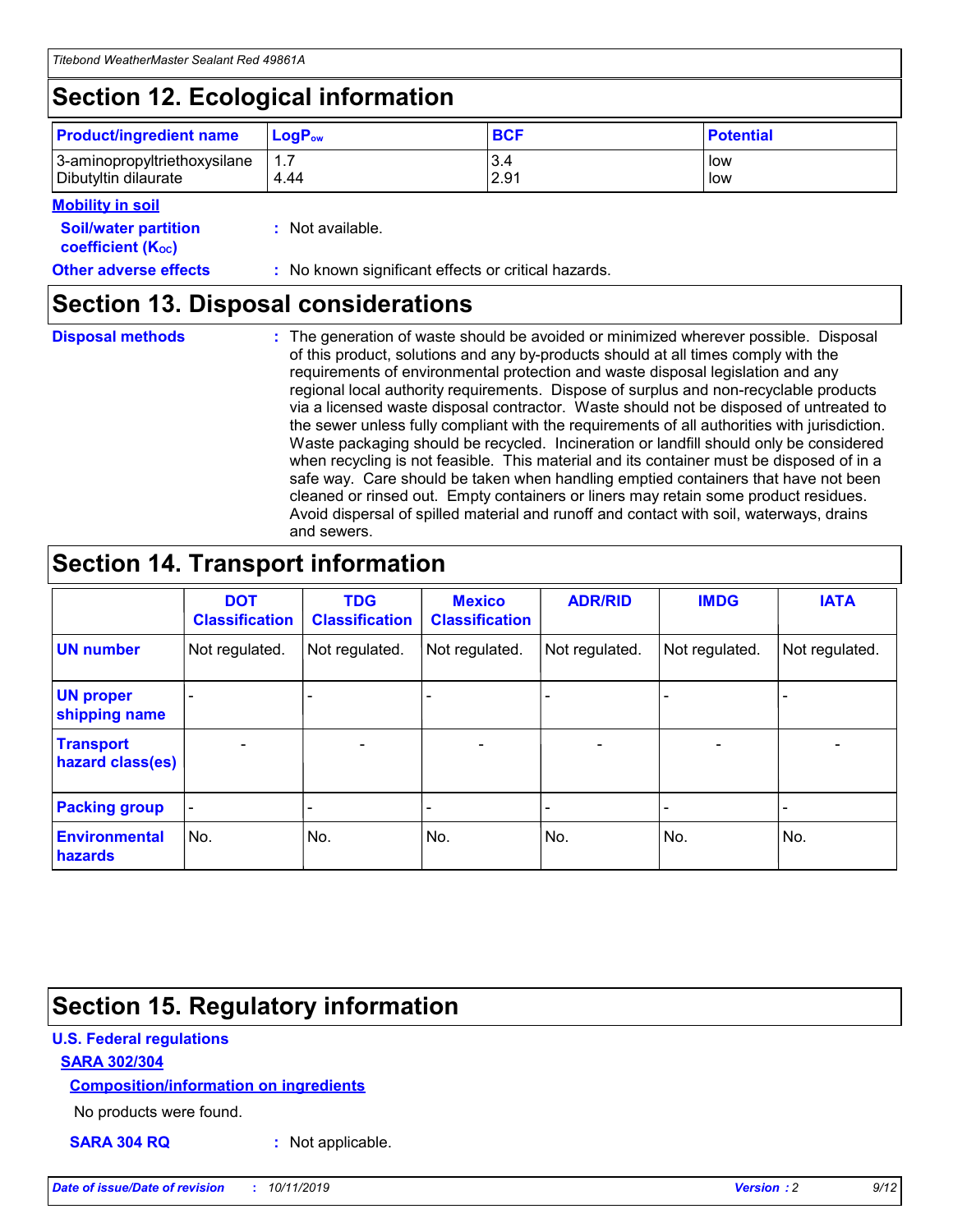## **Section 15. Regulatory information**

#### **SARA 311/312**

**Classification :** EYE IRRITATION - Category 2B SKIN SENSITIZATION - Category 1 TOXIC TO REPRODUCTION (Fertility) - Category 1B TOXIC TO REPRODUCTION (Unborn child) - Category 1B

#### **Composition/information on ingredients**

| <b>Name</b>                  | $\frac{9}{6}$ | <b>Classification</b>                                                                                                                                                                                                                                                                                                                  |
|------------------------------|---------------|----------------------------------------------------------------------------------------------------------------------------------------------------------------------------------------------------------------------------------------------------------------------------------------------------------------------------------------|
| 3-aminopropyltriethoxysilane | $\leq$ 3      | <b>FLAMMABLE LIQUIDS - Category 4</b><br><b>ACUTE TOXICITY (oral) - Category 4</b><br>SKIN IRRITATION - Category 2                                                                                                                                                                                                                     |
| Dibutyltin dilaurate         | ≤0.3          | EYE IRRITATION - Category 2A<br><b>ACUTE TOXICITY (oral) - Category 3</b><br>SKIN CORROSION - Category 1C<br>SERIOUS EYE DAMAGE - Category 1<br>SKIN SENSITIZATION - Category 1<br><b>GERM CELL MUTAGENICITY - Category 2</b><br>TOXIC TO REPRODUCTION (Fertility) - Category 1B<br>TOXIC TO REPRODUCTION (Unborn child) - Category 1B |
|                              |               | SPECIFIC TARGET ORGAN TOXICITY (REPEATED<br>EXPOSURE) (respiratory system) - Category 1                                                                                                                                                                                                                                                |

#### **State regulations**

| <b>Massachusetts</b> | : None of the components are listed. |
|----------------------|--------------------------------------|
| <b>New York</b>      | : None of the components are listed. |
| <b>New Jersey</b>    | : None of the components are listed. |
| Pennsylvania         | : None of the components are listed. |

#### **California Prop. 65**

**A** WARNING: This product can expose you to methanol, which is known to the State of California to cause birth defects or other reproductive harm. For more information go to www.P65Warnings.ca.gov.

| <b>Ingredient name</b> | No significant risk Maximum<br>level | acceptable dosage<br>level |
|------------------------|--------------------------------------|----------------------------|
| methanol               |                                      | Yes.                       |

#### **International regulations**

**Chemical Weapon Convention List Schedules I, II & III Chemicals** Not listed.

#### **Montreal Protocol**

Not listed.

**Stockholm Convention on Persistent Organic Pollutants**

Not listed.

#### **UNECE Aarhus Protocol on POPs and Heavy Metals**

Not listed.

#### **Inventory list**

### **China :** All components are listed or exempted.

**United States TSCA 8(b) inventory :** All components are active or exempted.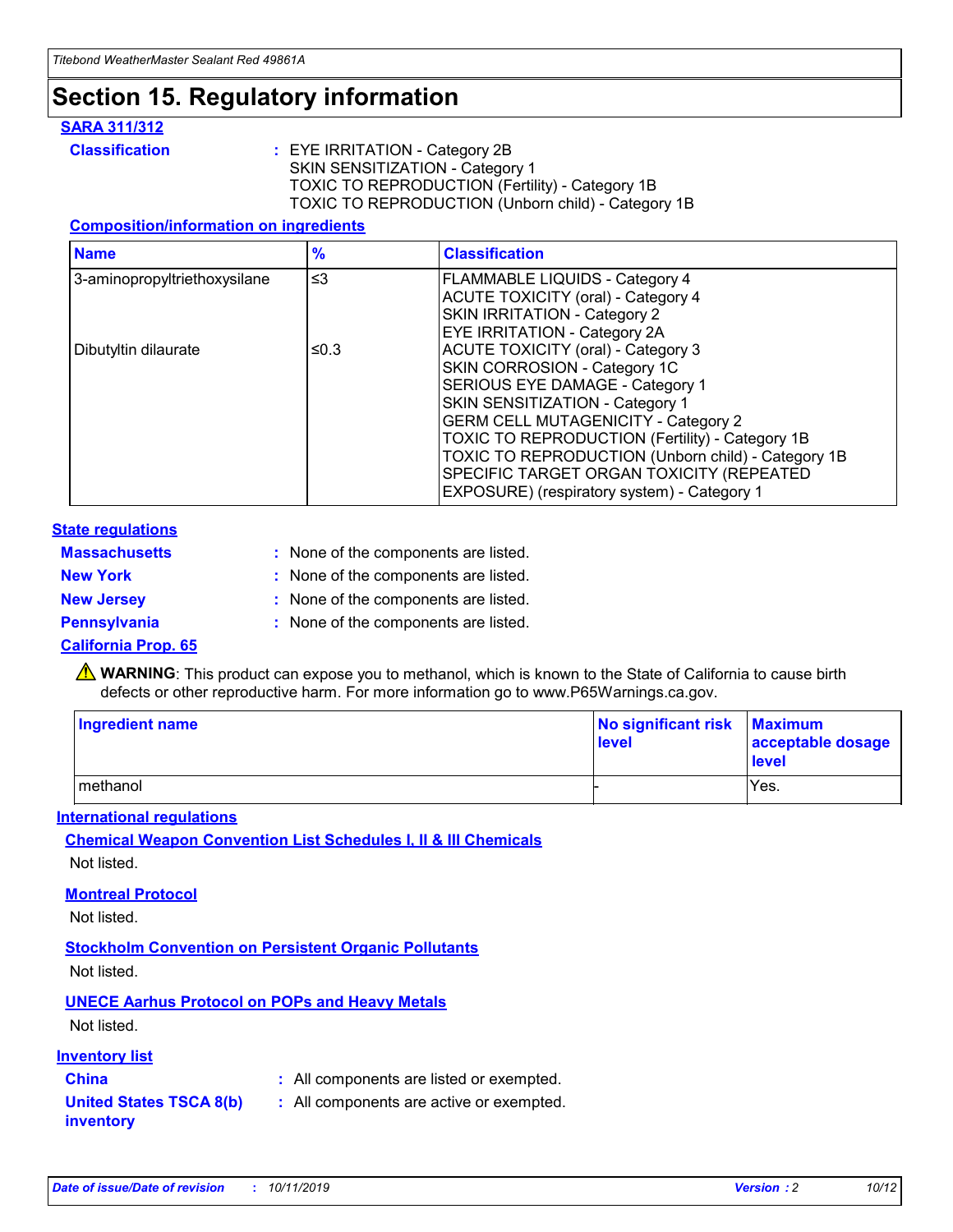## **Section 16. Other information**

**Hazardous Material Information System (U.S.A.)**



**Caution: HMIS® ratings are based on a 0-4 rating scale, with 0 representing minimal hazards or risks, and 4 representing significant hazards or risks. Although HMIS® ratings and the associated label are not required on SDSs or products leaving a facility under 29 CFR 1910.1200, the preparer may choose to provide them. HMIS® ratings are to be used with a fully implemented HMIS® program. HMIS® is a registered trademark and service mark of the American Coatings Association, Inc.**

**The customer is responsible for determining the PPE code for this material. For more information on HMIS® Personal Protective Equipment (PPE) codes, consult the HMIS® Implementation Manual.**

#### **National Fire Protection Association (U.S.A.)**



**Reprinted with permission from NFPA 704-2001, Identification of the Hazards of Materials for Emergency Response Copyright ©1997, National Fire Protection Association, Quincy, MA 02269. This reprinted material is not the complete and official position of the National Fire Protection Association, on the referenced subject which is represented only by the standard in its entirety.**

**Copyright ©2001, National Fire Protection Association, Quincy, MA 02269. This warning system is intended to be interpreted and applied only by properly trained individuals to identify fire, health and reactivity hazards of chemicals. The user is referred to certain limited number of chemicals with recommended classifications in NFPA 49 and NFPA 325, which would be used as a guideline only. Whether the chemicals are classified by NFPA or not, anyone using the 704 systems to classify chemicals does so at their own risk.**

#### **Procedure used to derive the classification**

| <b>Classification</b>                                                                                                                                                                  |                                                                                                                                                                                                                                                                   | <b>Justification</b>                                                                                                                                                                                                                                                                                       |  |
|----------------------------------------------------------------------------------------------------------------------------------------------------------------------------------------|-------------------------------------------------------------------------------------------------------------------------------------------------------------------------------------------------------------------------------------------------------------------|------------------------------------------------------------------------------------------------------------------------------------------------------------------------------------------------------------------------------------------------------------------------------------------------------------|--|
| <b>EYE IRRITATION - Category 2B</b><br>SKIN SENSITIZATION - Category 1<br><b>TOXIC TO REPRODUCTION (Fertility) - Category 1B</b><br>TOXIC TO REPRODUCTION (Unborn child) - Category 1B |                                                                                                                                                                                                                                                                   | Expert judgment<br>Expert judgment<br>Expert judgment<br>Expert judgment                                                                                                                                                                                                                                   |  |
| <b>History</b>                                                                                                                                                                         |                                                                                                                                                                                                                                                                   |                                                                                                                                                                                                                                                                                                            |  |
| <b>Date of printing</b>                                                                                                                                                                | : 4/22/2022                                                                                                                                                                                                                                                       |                                                                                                                                                                                                                                                                                                            |  |
| Date of issue/Date of<br>revision                                                                                                                                                      | : 10/11/2019                                                                                                                                                                                                                                                      |                                                                                                                                                                                                                                                                                                            |  |
| Date of previous issue                                                                                                                                                                 | : 10/16/2020                                                                                                                                                                                                                                                      |                                                                                                                                                                                                                                                                                                            |  |
| <b>Version</b>                                                                                                                                                                         | $\therefore$ 2                                                                                                                                                                                                                                                    |                                                                                                                                                                                                                                                                                                            |  |
| <b>Key to abbreviations</b>                                                                                                                                                            | $\therefore$ ATE = Acute Toxicity Estimate<br><b>BCF</b> = Bioconcentration Factor<br>IATA = International Air Transport Association<br><b>IBC</b> = Intermediate Bulk Container<br><b>IMDG = International Maritime Dangerous Goods</b><br>$UN = United Nations$ | GHS = Globally Harmonized System of Classification and Labelling of Chemicals<br>LogPow = logarithm of the octanol/water partition coefficient<br>MARPOL = International Convention for the Prevention of Pollution From Ships, 1973<br>as modified by the Protocol of 1978. ("Marpol" = marine pollution) |  |